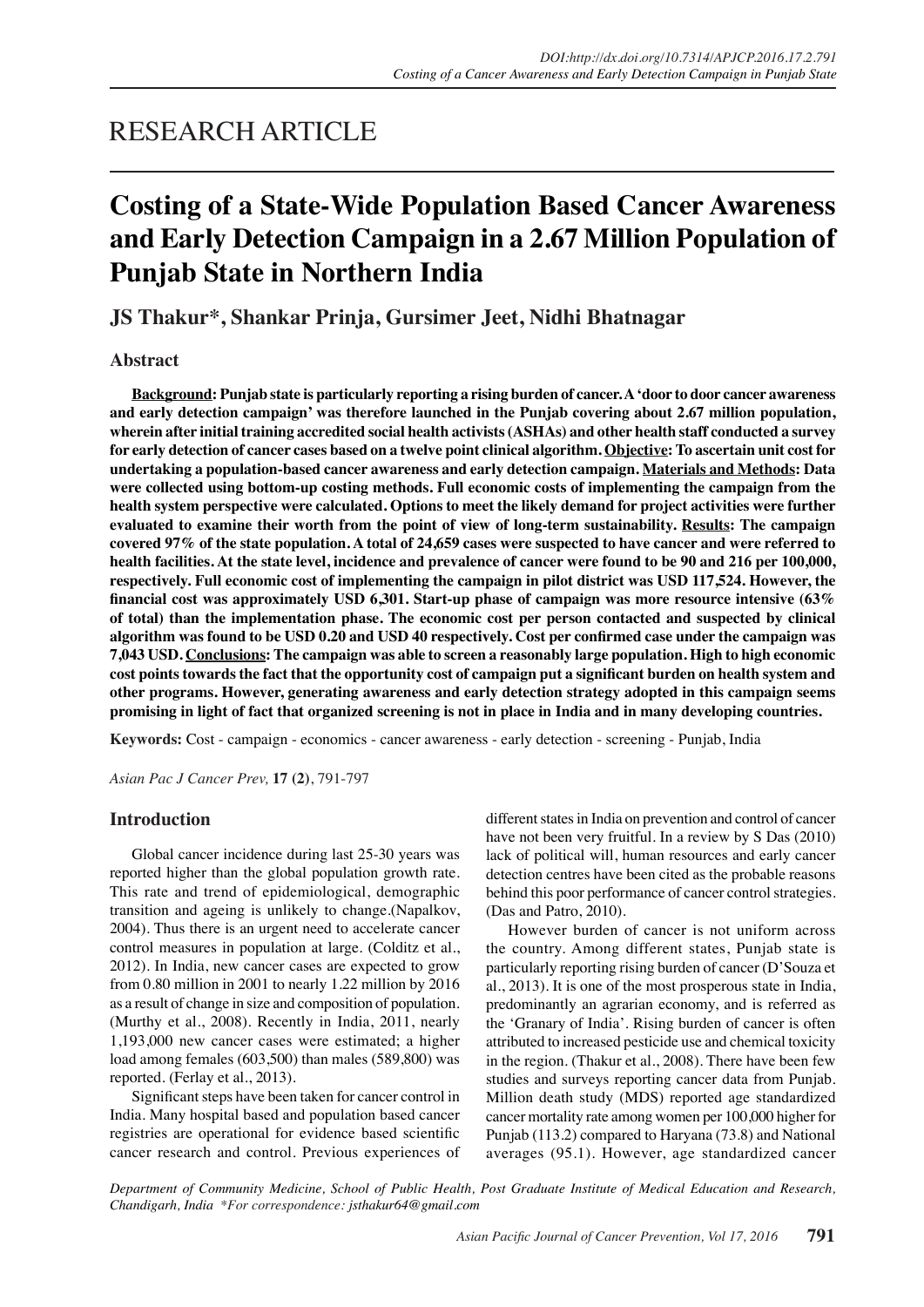#### *JS Thakur et al*

mortality rate for men per 100,000 was lower for Punjab (80.6) compared to another neighbouring states (120.3) and National averages (97.6). (Dikshit et al., 2012). Within the state, variation was visible as an epidemiological study conducted in one particular region of Punjab, reported age standardized prevalence of cancer, 125.4 per 100,000 compared to 72.5 in another region.(Thakur et al., 2008). With significant increase in prevalence of this disease, population based early detection was attempted wherein a, 'Door to door cancer awareness and early detection campaign' was launched in pilot phase in district Faridkot, Punjab. After a thorough evaluation, program was scaled to cover the entire state. It aimed to create mass awareness and early detection of cancer cases along with providing early registration and management of cases. Economic analysis was attempted at the early stage of project development with the idea to provide a strong basis for choosing between approaches during its development phase only. Based on this economic analysis, the selected option to meet the likely demand for project activities was further evaluated to examine their worth from the point of view of the national economy and long-term sustainability.

#### **Materials and Methods**

Campaign was launched statewide after piloting the process in one of the districts of state. Phase one of the program involved intensive information, education and communication (IEC) followed by door to door visits by trained health care staff. This was accompanied by case detection based on list of danger signs for cancer and data recording on cancer cases and deaths in the houses. Knowledge of danger signs and need of early treatment was communicated to the community through pamphlets designed in local language. Phase two of the campaign involved referral and tracking of cases identified as diagnosed and suspects during phase one of the campaign. Health workers ensured visit of the suspects and diagnosed from their respective field practice areas to the nearest public health institution and to the higher centers if required. Patients from the campaign were given a separate referral card and were managed on priority basis in health centers and hospitals. They were exempted from any charges to be paid during investigations or treatment.

#### *Costing methodology*

We estimated full economic costs of implementing the campaign from a health-system perspective. Financial costs were obtained from accounting system of both State and District Health Departments. Economic costs were calculated by valuing the opportunity cost of all the resources which were used for planning, implementing and monitoring the campaign. This included the financial costs (explicit) and the opportunity cost of implicit resources such as personnel who spent time out of regular schedule on the training. Each phase of the campaign was elicited under the heads of personnel, space, consumables, nonconsumables, refreshment and overheads such as electricity etc. Time costs of the participants and resource persons were additional costs from an economic perspective. Data was collected using bottom-up costing methods. Inputs

were segregated into capital and recurrent costs. Capital inputs included buildings, equipments, furniture and, designing the course. The recurrent resources included resources spent on conducting the campaign i.e. staff salaries of personnel involved in campaign, consumables, refreshment, allowances, electricity, laundry, overheads. Costs were also stratified by phase of implementation i.e. planning phase and implementation phase.

Staff members were interviewed to assess their activities, roles and responsibilities, daily numbers of hours devoted to campaign related work during different phases of project. Man-hours spent by different personnel involved were calculated by dividing daily work hours for campaign related tasks with total work hours in a day and multiplying with number of days for which that particular phase lasted. For estimating economic cost of personnel, we also attributed the time cost of all personnel involved in the campaign related work, either full-time or parttime. We used 'shadow prices' for the salary of the health specialist. The same was done as the actual salaries did not represent true opportunity cost of time of a state health system specialist from a view point of Government as the health specialist was working post retirement on honorary basis. The shadow prices used were the average salaries paid to specialist by Punjab state government.

All buildings used for campaign were those belonging to health department and thus had no financial costs. For estimating economic cost of space, covered area used for campaign related work was multiplied with the prevailing market rental price for this space. For committee rooms and training halls which were used for multiple purposes besides campaign related work, an allocation factor based on the use of this space was applied to attribute the costs. The allocation statistic used for apportioning joint space for campaign was the 'proportion of campaign-days for which the space was used for campaign.

The equipment costs for the campaign included the costs of computers, printers, mobiles projectors used during the trainings. Financial costs were calculated by using purchase price for each line item and attributed as full amount to the year of purchase. For economic costing, cost of equipment assets was annualized using standard assumptions regarding the life of the equipment and discount rates. We used a discount rate of 5% for estimating annualised cost of capital resources. In the case of certain equipments, where no standard was being followed, expert opinion was sought.

Overhead costs for the campaign included the monthly electricity and internet costs for the project coordinator and director's room. Electricity consumption was estimated by multiplying approximate average daily consumption by electrical appliances in the respective rooms by number of days for which the rooms were used. Per day charges of internet connection were estimated from monthly bill by apportioning it into two parts as the internet is used for entering data for another project as well.

Study was undertaken after approval of the State Health Department and due permissions were taken to conduct interviews and collect data from concerned officials and authorities.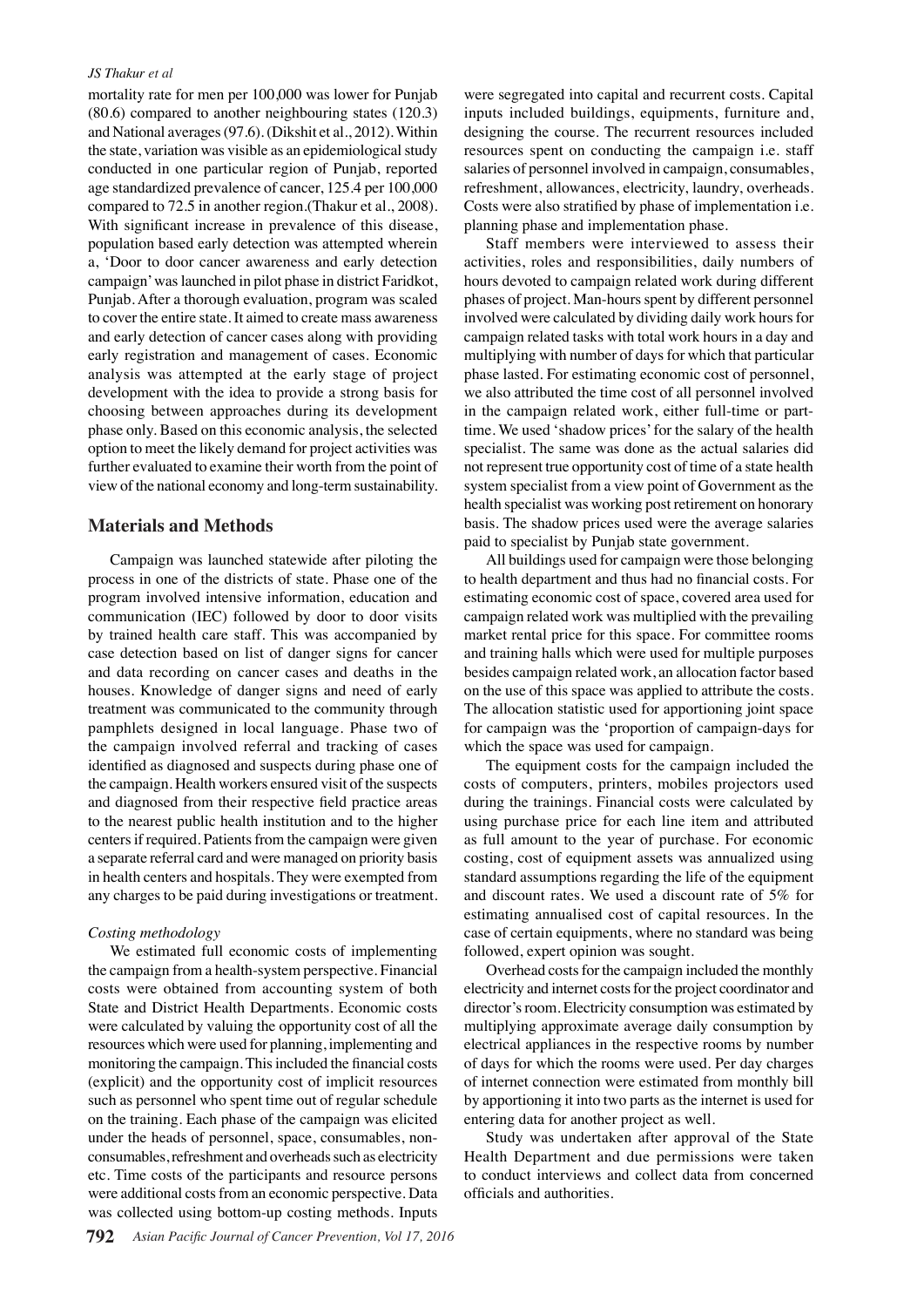#### *DOI:http://dx.doi.org/10.7314/APJCP.2016.17.2.791 Costing of a Cancer Awareness and Early Detection Campaign in Punjab State*

#### *Data analysis*

Data was analyzed using MS-Excel and sensIt 1.45 software. Total economic cost of implementing the campaign was computed. In order to test for the robustness of our assumptions, we undertook a uni-variate sensitivity analysis by varying the parameters by 20% on either side of base value. Further to improve generalizability in state specific context we included parameters such as equipment prices, salaries, space utilization, time allocated to campaign and population covered etc. to account for variation across different districts of State. Results were presented using a tornado diagram. Unit costs included the salary of human resource, capital space utilization, software utilization, equipment utilization, consumables, overheads and others.

#### *Cost per new confirmed case*

For unit cost estimation, total cost of campaign implementation was divided by total cases confirmed at medical college, Faridkot at the campaign completion. Total cost of campaign comprised of cost incurred on



**Figure 1. Sensitivity Analysis**

campaign & implementation in phase 1 and cost of consultations and diagnosis in phase 2 of the campaign.

Patients covered under costing in Phase 2 belonged to two main categories; a) already diagnosed cancer cases, b) referred suspected cancer cases. Data on resources spent on health service provision was collected from randomly selected health facilities in district Faridkot for the year 2012-13 and unit cost of service delivery was assessed at the level of one block primary health centre, one community health centres, district hospital and medical college. For calculating consultation cost at different health facility levels micro costing approach was used, wherein each component of resource use was estimated and a unit cost was derived for each. For calculating the unit cost "bottom-up" or "ingredient-based" method was used.

Once list of types and quantities of input were drawn, monetary value of each item was determined. Value sought was the current financial price (Cost to provide this particular input in the particular facility). Annual cost of each type of input was calculated by multiplying unit price by number consumed for a given time period. Finally, all calculated costs of input was summed to obtain the total cost of input of different cost centers for the given time period. Estimated total cost of input during a given year was divided by number of output units provided by centre to generate cost per unit of consultation.

For Primary Health Centre (PHC), Community Health Centre (CHC) and District Hospital (DH) it was found that services were restricted to outpatient consultation of suspected patients followed by referral to medical college (MC). Therefore, estimates of per unit outpatient consultation at respective facility level was assumed similar for cost incurred in consultation given to cancer suspects. For medical college, deriving the unit cost of

|             | Data collected                                                    | Data sources                                                                           |  |  |
|-------------|-------------------------------------------------------------------|----------------------------------------------------------------------------------------|--|--|
| Personnel   | Salaries and allowances paid                                      | Pay slips of health officials                                                          |  |  |
|             |                                                                   | Account details for incentive paid                                                     |  |  |
| Capital     | Square feet area                                                  | Direct Measurement                                                                     |  |  |
|             | Monthly rental price                                              | Assumption based on personal interaction with<br>residents                             |  |  |
| Equipment   | Software's fixed cost                                             | Actual purchase price                                                                  |  |  |
|             | Hardware such as mobile phones desktop, printer,<br>projector etc |                                                                                        |  |  |
|             | Average life                                                      | Arges GS                                                                               |  |  |
| Consumables | IEC material, Stationary used in each activity of the<br>campaign | Record review for billed amounts                                                       |  |  |
| Overheads   | Electricity used in different rooms and internet usage            | Approximate units utilised per day based on direct<br>observation.                     |  |  |
|             |                                                                   | Hourly Consumption of energy by different<br>appliances for total hours they were used |  |  |
|             |                                                                   | Record review for billed amounts                                                       |  |  |
| Others      | Refreshments in core committee meetings and<br>trainings          | Record review for billed amounts                                                       |  |  |
|             | Inauguration function spending                                    |                                                                                        |  |  |

**Table 1. Different Costing Heads and their Data Sources**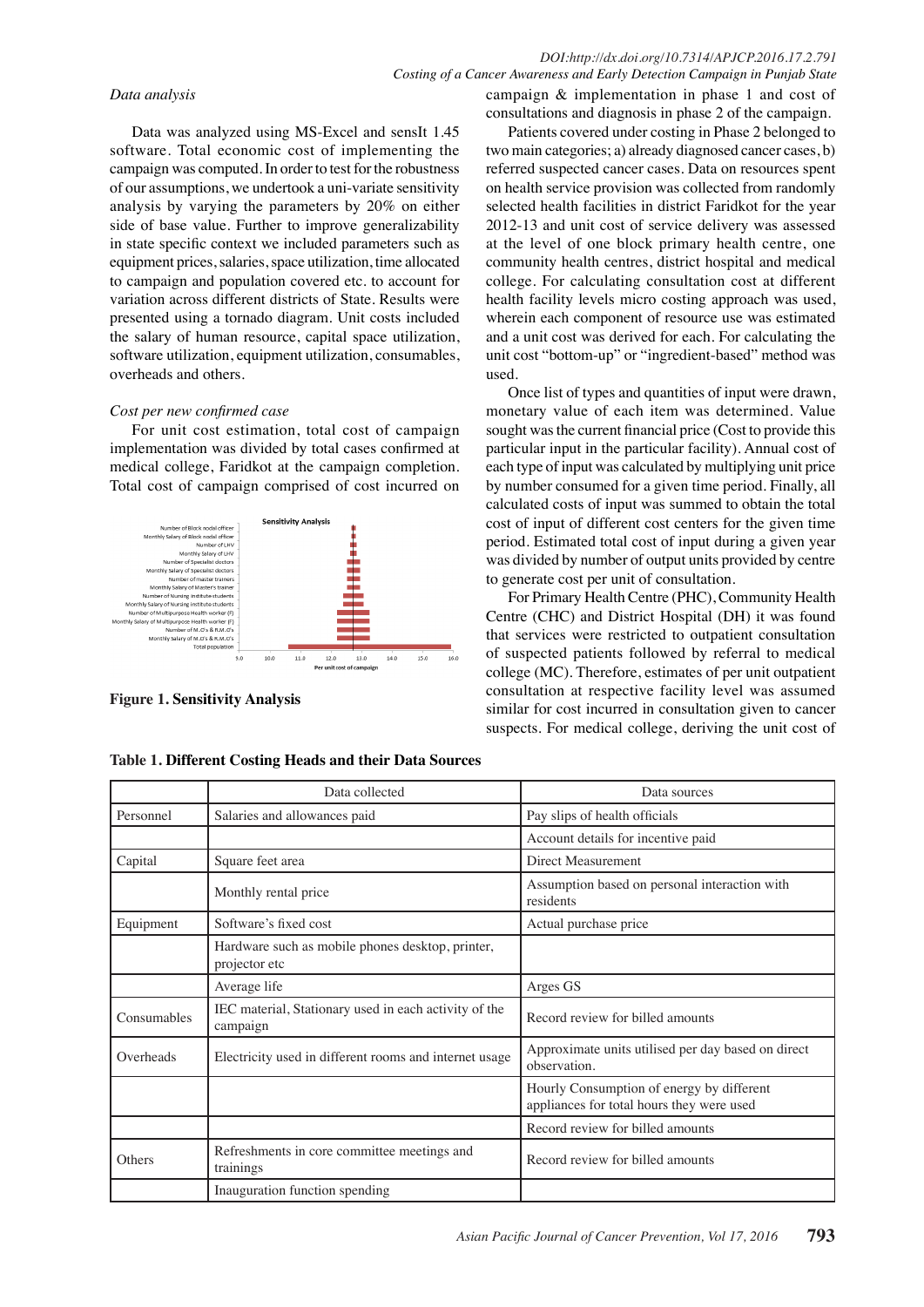#### *JS Thakur et al*

consultation demanded huge resource input in terms of time, manpower and logistics, so we derived these unit cost estimates through literature and record review. (Mulligan et al., 2003) After deriving unit costs for **Table 2. Total Cost of Implementing the Mass Population Awareness and Cancer Screening Campaign in District Faridkot, Punjab 2012**

| Cost heads                 | Different inputs<br>included                                                      | Total<br>Fiscal<br>$Cost (\%)$ | Total<br>Economic<br>Cost (%) |
|----------------------------|-----------------------------------------------------------------------------------|--------------------------------|-------------------------------|
| Personnel                  | Human resources<br>involved in<br>campaign                                        | 60166<br>(19)                  | 6944204<br>(94)               |
| Capital space              | Health specialist<br>room, Core<br>committee meeting<br>venue, Training<br>venues |                                | 194667<br>(3)                 |
| Equipment                  | Software, Laptop,<br>Mobile phones for<br>data entry, Desktop,<br>Printer         |                                | 7014                          |
| Consumables                | Stationary, Printing<br>of manuals, IEC<br>material for<br>awareness              | 153768<br>(47)                 | 153769<br>(2)                 |
| Overheads                  | Electricity, Internet<br>charges                                                  |                                | 12354<br>0                    |
| Others                     | Refreshments,<br>Inauguration<br>function spending                                | 110519<br>(34)                 | 110519<br>(1)                 |
| Total cost<br>(INR)        |                                                                                   | 324454<br>(100)                | 7422526<br>(100)              |
| <b>Total Cost</b><br>(USD) |                                                                                   | 5126<br>(100)                  | 117276<br>(100)               |

consultation under OPD services, it was multiplied by number of services given during data collection period to derive full economic cost incurred.

#### *Cost of diagnosis*

Estimation of unit cost of services related to early diagnosis of cancer under the campaign was done by assuming that all patients at the medical college were subjected to histopathology tests and biopsy examination for confirmation. Estimate of amount spent by government per patient on these tests was made by market survey of rates for these diagnostic tests. It was found on an average histopathology/ cytopathology examination per specimen is done at a cost of INR 350. Number of suspected cases who reported at medical college was multiplied by per unit cost of diagnostic tests to get the total amount spent by government on these patients.

#### *Scenario analysis for the cancer awareness and early detection campaign*

Based on analysis of phase 1 of the campaign, scale up of the campaign to all the districts of the state under two different scenarios were elicited. In scenario 1, total cost per district was estimated by assuming similar pattern of inputs in all the districts. Inputs were kept same keeping in mind that the campaign will be run in all districts of state with a cost function.

Total cost per district = Phase  $1+$  Phase  $2=$  {(Fixed cost/ total number of districts) + (Unit Recurrent cost per person contacted \*Population covered)} + {Per person confirmation\* Estimated consultations sought at different levels of health care}

Population covered estimates were the ones reported by implementing agency. The fixed costs which included

| Table 3. Total Economic Cost in INR (USD) Borne by Government at Different Facility Levels on Cancer Patients |  |
|---------------------------------------------------------------------------------------------------------------|--|
| in 2 <sup>nd</sup> Phase of Campaign                                                                          |  |

|                                 | Facility         | Unit cost (a) | Number of<br>suspected cancer<br>patients (b) | Total amount<br>spent by govern-<br>ment on suspected<br>cases | Number<br>of already<br>diagnosed<br>cancer patients | Total amount<br>spent by<br>government<br>on already<br>diagnosed cases | Total amount<br>spent by<br>Government $(x+y)$ |
|---------------------------------|------------------|---------------|-----------------------------------------------|----------------------------------------------------------------|------------------------------------------------------|-------------------------------------------------------------------------|------------------------------------------------|
|                                 |                  |               |                                               | $x = (a^*b)$                                                   | (c)                                                  | $y = (a * c)$                                                           |                                                |
| <b>OPD</b><br>consultation      | <b>Block PHC</b> | 193 (3.04)    | 543 (8.55)                                    | 104799 (1651.03)                                               | 86 (1.35)                                            | 16598 (261.49)                                                          | 121397 (1912.5)                                |
|                                 | <b>CHC</b>       | 204(3.21)     | 483(7.61)                                     | 98532 (1552.3)                                                 | 170(2.68)                                            | 34680 (546.36)                                                          | 133212 (2098.7)                                |
|                                 | DH               | 102(1.61)     | 1037 (16.34)                                  | 105774 (1666.39)                                               | 323 (5.09)                                           | 32946 (519.04)                                                          | 138720 (2185.4)                                |
|                                 | MC.              | $113*(1.78*)$ | 414(6.52)                                     | 46782 (737.01)                                                 | 23(0.36)                                             | 2599 (40.95)                                                            | 49381 (777.96)                                 |
| Amount<br>spent on<br>diagnosis | MC.              | 350(5.51)     | 414(6.52)                                     | 144900 (2282.79)                                               | $\left($                                             | $\Omega$                                                                | 144900 (2282.79)                               |
|                                 |                  |               |                                               |                                                                |                                                      |                                                                         | 587610 (9257.35)                               |

\*WHO choice estimate

#### **Table 4. Per unit Costs Incurred Under the Campaign**

| Variable                                   | <b>Definition</b>                                                              | Financial   | Economic      |
|--------------------------------------------|--------------------------------------------------------------------------------|-------------|---------------|
|                                            |                                                                                | INR (USD)   | INR (USD)     |
| Cost per person contacted (till campaign)  | Cost of survey/Total population of the district                                | 0.6(0.1)    | 12.8(0.20)    |
| Cost per person suspected by clinical      | Cost of survey/Persons suspected to have                                       | 110(1.73)   | 2529 (39.78)  |
| algorithm (INR) (till campaign)            | cancer using clinical algorithm                                                |             |               |
| Cost per confirmed case under the campaign | (Cost of survey + cost of consultation and<br>diagnosis)/Total confirmed cases | 18025 (284) | 447081 (7043) |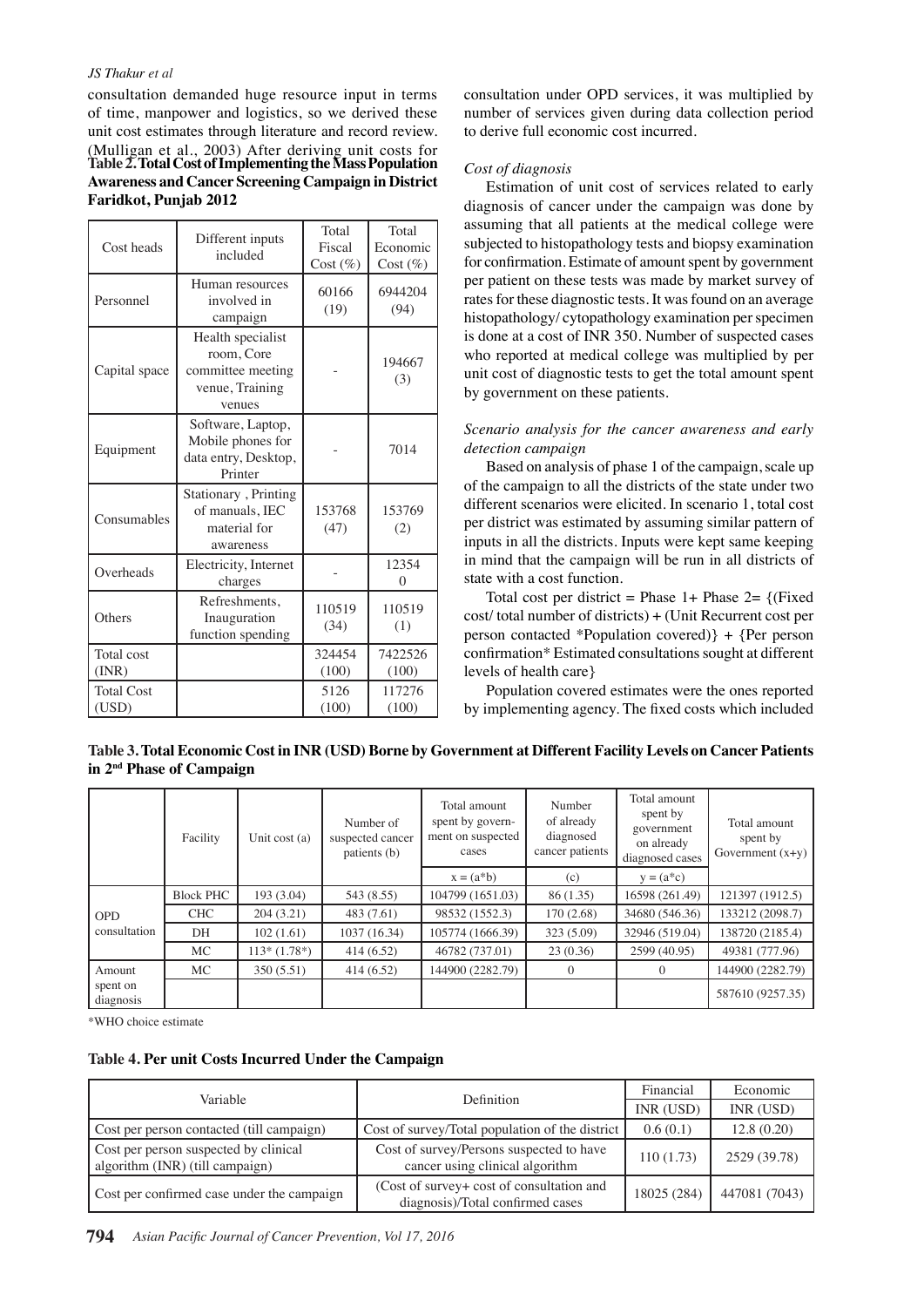the cost incurred during the proposal planning, designing the curriculum and resources assessment were one- time cost and so were divided equally into all the districts of state. However recurrent costs which were a function of population of the district were calculated by multiplying unit recurrent cost per person with population to be covered of respective district.

In scenario 2 we assumed that costs can be contained further by decreasing recurrent resources towards the campaign during scale up. For this scenario we performed a many input, one output sensitivity analysis of all the inputs and determined the factors which have maximum effect on per unit cost. Difference in economic and financial costs accounted for opportunity cost of all resources used. The major difference between a simple financial costing and economic costing undertaken by us was the inclusion of the full cost of employed staff (proportion of the salary that

## **Results**

Cancer Incidence and Prevalence was reported to be 90 and 216 per lakh in the State. Campaign covered 97% of Punjab's population. A total of 24659 cases were suspected to have cancer and were referred to health facilities. Participants reported 33 318 cancer deaths in the past 5 years in the state.

Fiscal budgetary cost of running campaign in Faridkot district on pilot basis was approximately four lakh rupees. Inputs included horizontal inputs in the form of infrastructure and manpower from within the health system and vertical inputs like training of the staff for running the campaign. However, full economic cost of implementing the pilot campaign in Faridkot district was INR 74,59,849 (117524.25 USD).

Start-up phase of campaign was more resource intensive (63% of total) than the implementation phase. Implementation phase accounted for INR 27,16,845 (42801.83 USD) (37% of total).

In start-up phase trainings conducted for the health personnel constituted the most important head (55% of total cost of campaign) followed by designing of curriculum for the campaign (4%). During implementation phase conducting the house to house survey which included involvement of health workers in field and payment of incentives to them was the most important cost centre. It consumed 27% of the total project costs and 73% of implementation phase costs. Major constituent of economic cost in descending order were manpower (94%), followed by building (3%) and consumables (2%) and other costs (1% each). Percentage inputs on overheads were very negligible in comparison to other input categories.

## *Unit cost*

The economic cost per person contacted and suspected by clinical algorithm was found to be INR 12.8 (0.20 USD) and INR 2529 (40 USD) respective.

Table 1 shows total cost of implementing the campaign in district Faridkot, Punjab.

Unit cost estimates for OPD consultation were found

to be INR 193(3.04 USD), INR 204 (3.21 USD) and INR 102 (1.61 USD) at PHC, CHC and District Hospital level respectively. During the second phase of campaign, a total of 543, 483 and 1037 suspected patients were given OPD consultation at the above mentioned health care levels. Similarly 86, 170 and 323 already diagnosed patients were also given consultation at these centres. 414 suspected and 23 already diagnosed cases were referred to Medical College where they were given consultation and other diagnostic services. 18 cases were confirmed to be having cancer during data collection period from these referred cases. It was found that during the second phase of campaign government has spent resources worth INR 587610 (9257 USD) in giving consultation and diagnostic services to patients. By combining costs of both the phases of campaign it has been found that INR 8047459 (126781 USD) has been spent by government for getting a total of 18 confirmed cases of cancer in Faridkot district during the campaign. Cost per confirmed case under the campaign has been found to be INR 447081 (7043 USD) from economic perspective.

Since the recurrent costs to be incurred during the campaign were found to be function of population levels so it was found that economic cost of running the campaign across whole state would amount to approximately Rs 33 crore (5198899 USD ) in total.

Average cost per person covered under the campaign was found to be between INR 11.67 (0.18 USD) for the state. Overall cost per person under the campaign was found to INR 12-13 (0.19-0.20 USD) per person.

Scenario 2: For within district analysis we changed a set of parameters belonging to phase 1 of campaign belonging to manpower to see their effect on total cost as follows:

Project coordinator who was being paid INR 90000 (1418 USD) for his work on routine immunisation programme was changed with a person hired at 28000 for a period equivalent to project coordinators man hours.

About forty Medical officers involved part time were replaced by twenty supervisors at a monthly salary of INR 20000 (315 USD) per person for man hours equal to those of medical officers thus replacing two important health system personnel from their extra work. It was assumed that the hired personnel will remain moving through- out the campaign so requiring no capital inputs. Equipments were assumed to be provided by government as previously.

Using these assumptions, total economic cost was found to decrease to INR 252205721 (3973309 USD). Cost per participant decreased to 9.7 as compared to 12. However, this would require an increase in fiscal budget of the campaign by INR 1,200,000.

## **Discussion**

The basis of this early detection programme for cancer is public education on cancer, supplemented by provision of professional education. In consonance with the guidelines for such education programme, this campaign focuses on the importance of cancer in the region, its curability when detected early, and the lack of morbidity when modern treatment can be applied at an early stage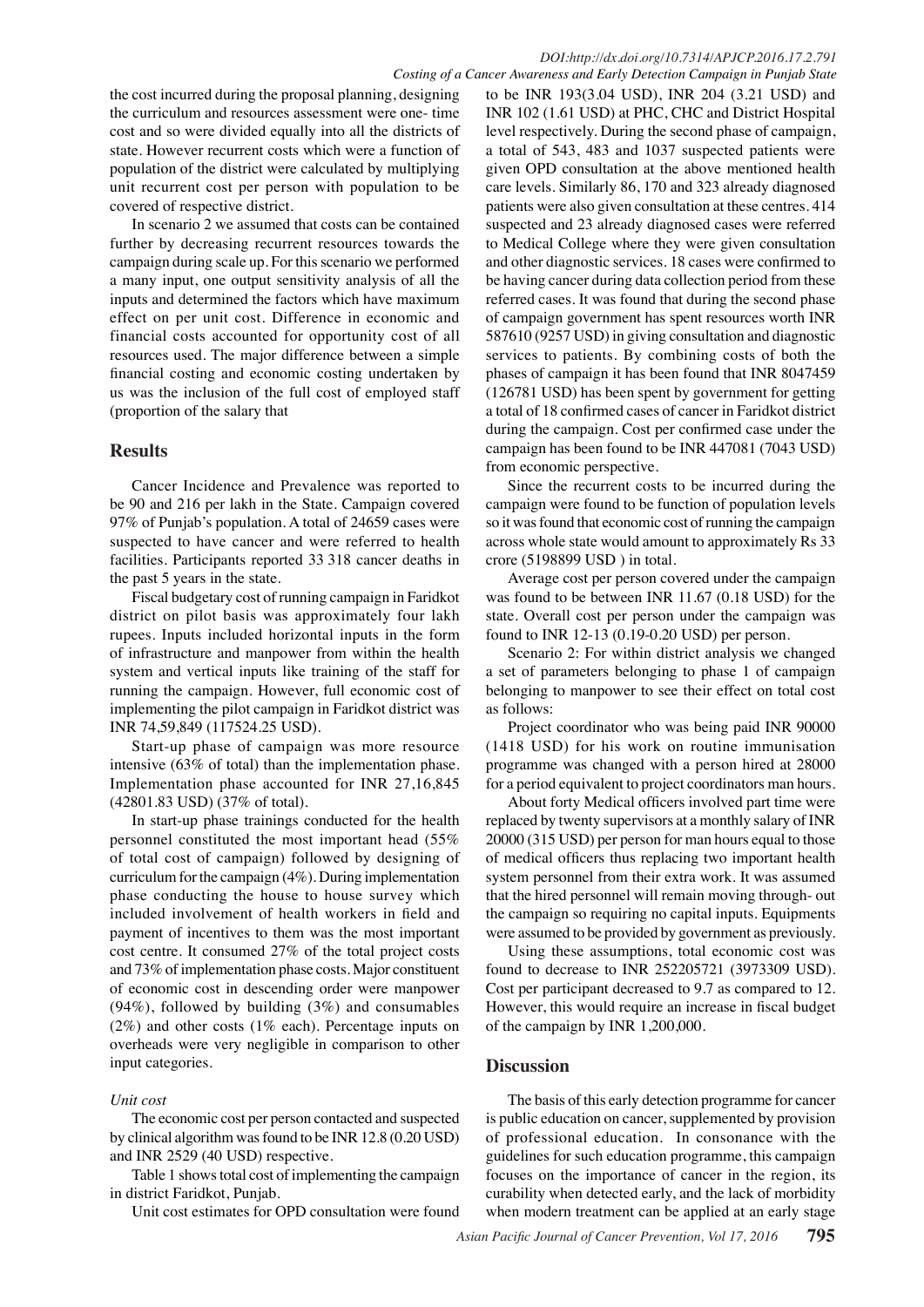#### *JS Thakur et al*

detected as a result of heightened awareness and skilled professional examinations.(Khatib and Modjtabai, 2006)

Unit cost estimates of INR cancer awareness campaign of INR 12.7 (0.20 USD) per person contacted and approximately 2516 per person referred are lower than costs in other screening programs. Moreover other screening programs have been screening a particular body part for cancer as opposed to this campaign wherein population is being screened for all types of cancers in general.

In a study on oral cancer screening in Kerala, India, cost of cancer screening program by visual inspection was INR 330 (5.20 USD) per person overall and approximately INR 100 (1.58 USD) per person screened which includes training, recruitment of participants, management, data collection, screening and providing educational messages about oral cancer. (Subramanian et al., 2009 ). In comparison to our analysis where cost per person contacted is mere INR 12.78 (0.20 USD), One reason for their higher cost can be a randomised controlled setting wherein specific conditions are created for uninterrupted trial progress like hiring of staff, training, purchase of diagnostics etc.

Grazzini G et.al studied cost evaluation in a colorectal cancer screening programme among men of age group between 50-70 years in a district of Florence. In this study the cost per person contacted was INR 1056(16.64 USD) and per person invited was INR 160(2.52 USD) with coverage population of 62,369 whereas in our analysis cost per person contacted was only about INR12.6 (0.20 USD) with covered population of 583105. However the study results are not comparable as our cost analysis does not belong to a specific disease and does not employ any special tests till the first referral level. However cost of inviting a person or contacting a person can be still compared which are too higher than our costs. But breakdown of costs follows an almost similar pattern as found in most of economic evaluations where staff salaries share the highest cost. (Grazzini et al., 2008).

In a study by Mansley et al where the costs of 19 different cancer screening programmes have been modelled. The average costs varied much and they found that much of this variation was due to the size of the programme. The authors concluded that there are economies of scale in this kind of screening programme and that this should be considered when implementing a cancer screening programme.

Though Subramaniam et al have a predominantly horizontal screening programme (i.e. one embedded in the existing health-care system) just like this campaign with vertical inputs in training, programme evaluation and investment in health-care infrastructure to enable screening to be offered at a reasonable cost. Analysis in present context when the campaign has been conducted with health system man power and logistics, complete dependency on health system is expected to decrease the long term sustainability of campaign.

Results of this study hold significance in light of fact that as a nation India lacks organized screening and awareness programs for any of the common cancers in the country. Most cancer centres provide only opportunistic

screening services which are more resource intensive and do not cover even complete effected population. (Dinshaw et al., 2005). Therefore, cost analysis of such a simple campaign that has covered 94% of the population holds its significance from the inputs perspective.

and to examine which segments of the population are most **75.0** addition more efforts need to be put into such campaign**t00.0** If increase in awareness and early diagnosis by self reporting by visual inspection is to be adopted as a strategy then more research is needed to evaluate the extent to which campaigns lead to cumulative increases in public awareness and year-round behavioural changes. In to identify which types of awareness campaigns are most successful in achieving various well-defined outcomes, responsive to different types of awareness campaigns.

0 0 But as the project is in its infancy and is continually<sub>25.0</sub> we have limited ourselves to unit cost estimation and 50.0 This simple cost analysis can be a step forward towards cost effectiveness and cost benefit analysis. However, sensitivity analysis for this evaluation. A more useful analysis would have been cost effectiveness analysis. developing, so unit cost estimates and their sensitivity to changes with different parameters is an equally strong evidence for decision making.

Moreover, despite a high burden of cancer mortality and morbidity, there has been no published evidence of such a primary prevention program, and certainly no cost analysis of such health system based campaigns' cost analysis.

In conclusion, Generating awareness and early diagnosis by the method adopted in this campaign seems promising in light of fact that as a developing nation our health system can-not ensure organized screening for cancer to each and every person of society. Early detection attempt by visual inspection at one point in life is better than no screening at all. Moreover this mode of detection targets apparently healthy people, who need to be about know about the availability of various screening programs, its benefits and risks, in order to make informed decisions about participation. It would be expected that the greater the uptake of campaign, the greater benefit in terms of public health can be achieved.

Benefits of this campaign in longer run will have to be evaluated in terms of reductions in mortality and morbidity through earlier detection of cancer at a more treatable stage. State health officials should try to establish mechanisms to avoid risks of misinterpretations of results conveyed to participants which may include false reassurance that a person is disease free when lesions are missed due to sub-optimal screening sensitivity, and unnecessary anxiety, morbidity and cost if referral on basis of symptoms lead to unnecessary follow-up.

It is agreed upon that designing and benefit valuation of a health sector project is much more complex than in other sectors and cost elicitation becomes even more difficult when a project uses existing health system resources for its operationalization.

However, in light of fact that increasing cancer related morbidity and mortality requires estimation of relative advantage of investing in early detection and awareness campaigns so as to weigh them against other competing